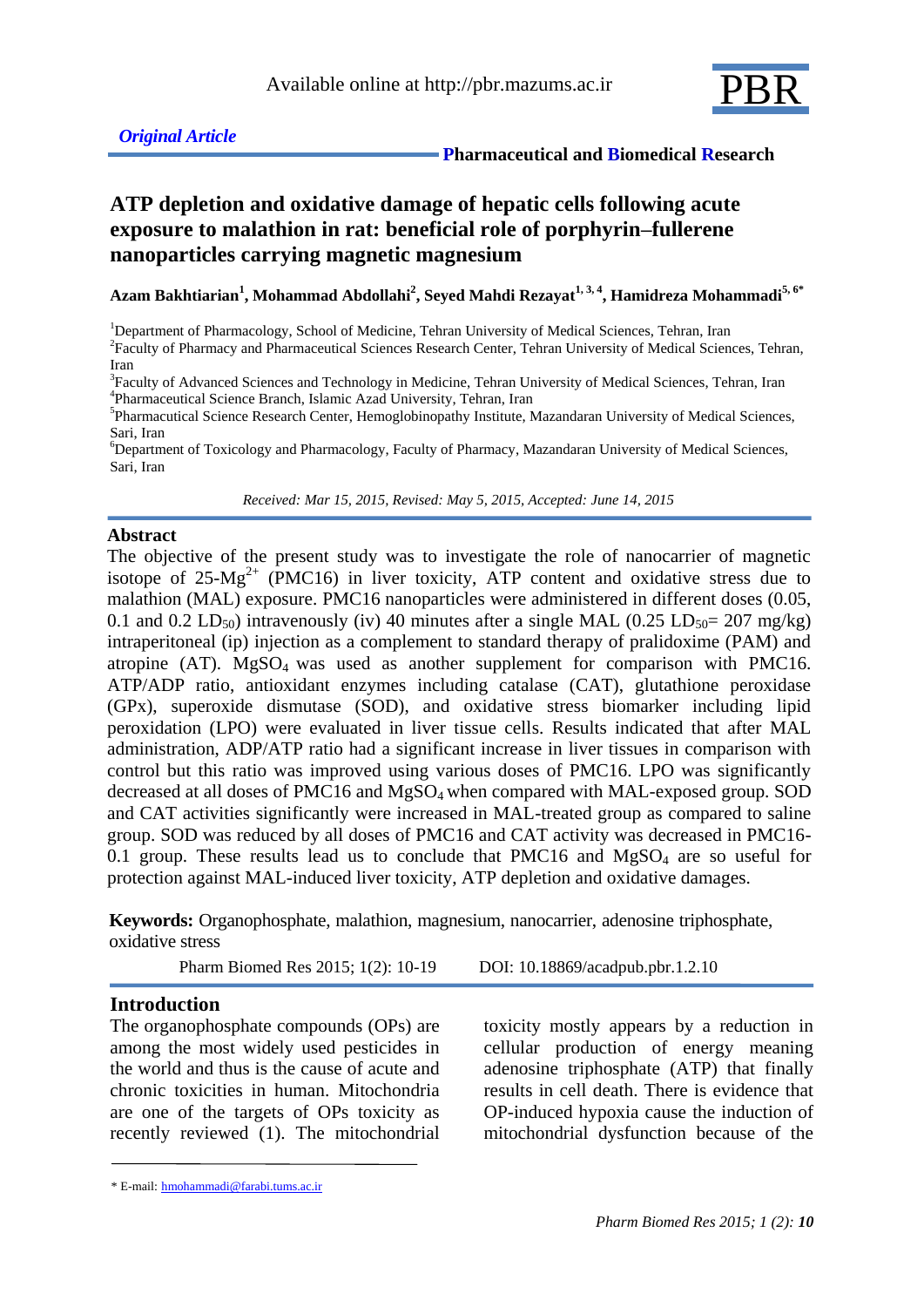severe cellular damage, followed by bioenergetics failure which leads to necrotic cell death because of ATP depletion. Also, OPs induce cholinergic receptorindependent necrotic cell death by depressing the activity of complexes I to IV in the mitochondrial respiratory chain, eliciting decrease in mitochondrial transmembrane potential, depleting intracellular ATP contents, increasing lactate dehydrogenase release and damaging cell membrane integrity (2-4). It was determined that OPs produce oxidative stress in different tissues through the formation of reactive oxygen species (ROS) and induction of oxidative stress (5-8). Hypoxia condition and oxidative stress are in favor of apoptosis and necrosis in liver tissue. Previous investigations reported that OPs induced biochemical and histopathological changes in different tissues such as liver. (9, 10) The mechanism by which OPs induce liver toxicity has not been precisely illustrated and it is difficult to identify one individual mechanism as the cause of liver toxicity related to OPs. In recent years, studies have shown that oxidative stress is one of the main molecular mechanisms of toxicity of OPs. The liver is principally sensitive to this oxidative damage due to high oxidative metabolism and a very high cytochrome P450 activity related to the xenobiotics biotransformation process and hypoxia simultaneously.

Recently, the benefit of magnesium sulfate (MgSO4) in the management of OP poisoning was reported by our team (11). Mg is essential for ATP activity including calcium current across and within cell membranes for cardiovascular tissues. Also, the benefit of Mg-25 ( $^{25}Mg^{2+}$ ) carrying by a nanoparticle (PMC16) against toxicity of OPs in the heart cells (12) and cardiac activity was indicated (13). Magnetic magnesium isotope  $(^{25}Mg^{2+})$  carrying by a nanoparticle called PMC16 which was previously introduced to have positive effects on production of cellular ATP (14- 16).

In the present study we aimed to evaluate the situation of liver in exposure to malathion (MAL), a commonly used OP in induction of liver toxicity, and to compare the protective effects of magnesium in the ordinary form of  $^{24}Mg$  and in the form of PMC16. For this purpose we assessed the oxidative stress biomarkers and ADP/ATP ratio in the liver tissues.

# **Materials and methods**

### *Chemicals*

MAL (Shimi-Keshavarz Pesticide Production Co., Tehran), pralidoxime (PAM) from (SERB, Paris), NADPH, glutathione reductase, glutathione, glutathione peroxidase, sodium azide, adenosine diphosphate (ADP) sodium salt, adenosine triphosphate (ATP) disodium salt from Sigma-Aldrich Chemie (Gmbh, Munich, Germany), Tris base, methanol (HPLC-grade), malonedialdehyde (MDA), trichloroacetic acid (TCA), potassium hydroxide, diethyl ether, tetrabutylammonium hydroxide (TBAHS), MgSO4, n-butanol, 2-thiobarbituric acid (TBA),  $KH_2PO_4$  (analytical grade), and H<sub>2</sub>O<sub>2</sub> from Merck Chemical Co. (Tehran), and ( <sup>25</sup>Mg) PMC16 from Semenov institute (Russian Academy of Sciences), 2,7 dichlorodihydrofluorescein diacetate (DCFD) from (Invitrogen), SUPELCOSIL™ LC-18-T HPLC column from SUPELCO (UK) and SOD (superoxide dismutase) kit from Randox (UK) were used in this study.

# *Animals and treatments*

All experiments were performed with male Wistar rats weighing 200-250 g obtained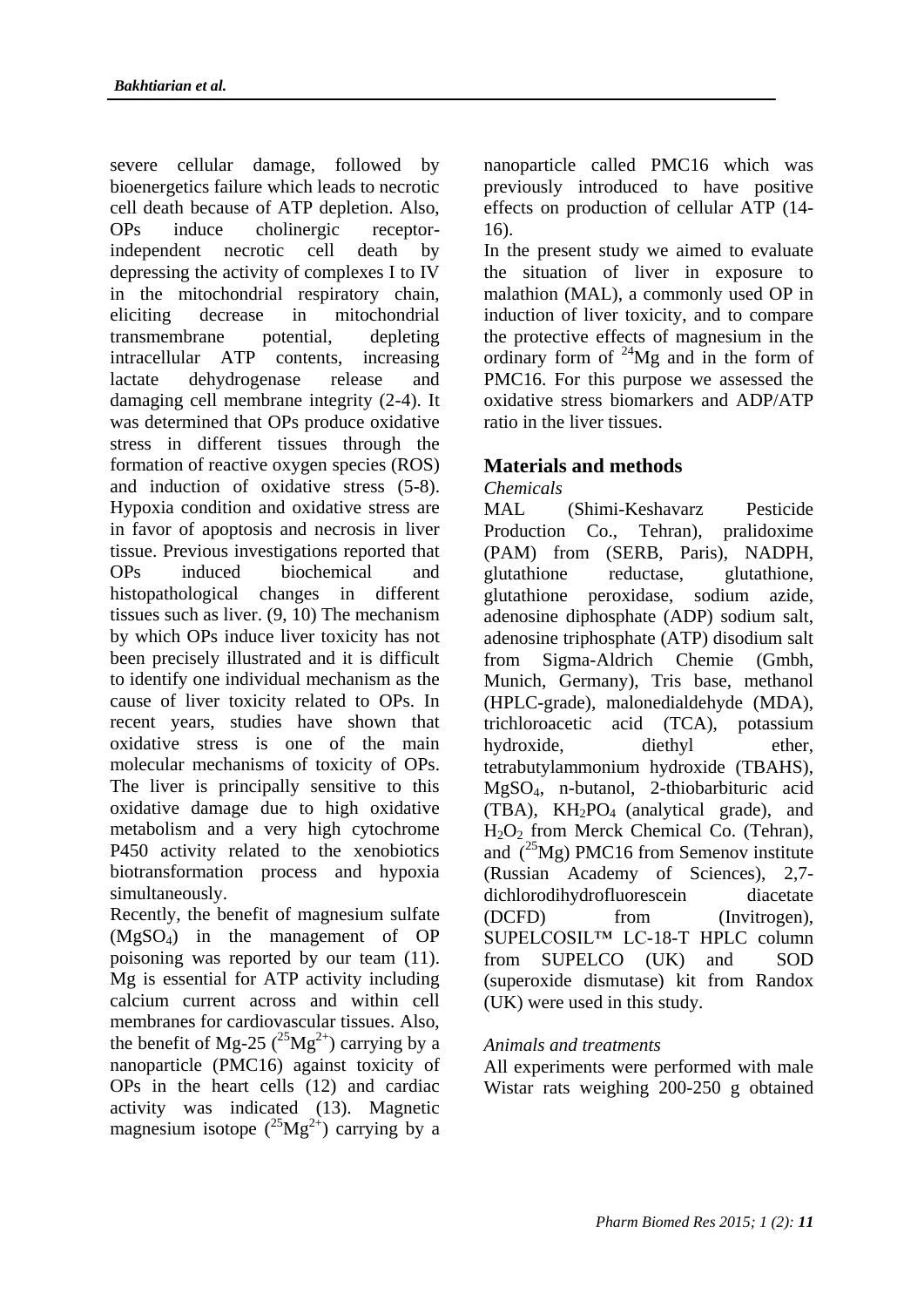from Institute Pasteur of Tehran. The animals were housed in plastic cages in the temperature room (22  $\pm$  2 °C), with a 12 h light/dark cycle and fed with standard rat chow (Dampars, Iran). Following several days of acclimatization, they were randomly divided into eight groups of six animals. All animal experiments were carried out in agreement with the guidelines for the care and use of laboratory animals accepted by the Japanese Pharmacological Society and acts of the Ethical Committee of Tehran University of Medical Sciences. MAL (207 mg/kg equals  $0.25$  LD<sub>50</sub>) was dissolved in saline and administered in a constant volume of 1 ml/kg, intraperitoneally (ip). Stock solution of PMC16 was dissolved in saline (pH was adjusted at 7.86) and administered intravenous (iv) at doses of 44.8 mg/kg  $(0.05 \text{ LD}50), 89.6 \text{ mg/kg}$   $(0.1 \text{ LD}_{50}),$  and 179.2 mg/kg (0.2 LD50). Atropine (AT) was dissolved in saline and administered ip at dose of (40 mg/kg). PAM was dissolved in saline and administered ip at dose of (40 mg/kg). MgSO<sub>4</sub> (7H<sub>2</sub>O) was dissolved in saline and administered iv at dose of (600 mg/kg). Control animals received only saline at an appropriate volume.

The rats were randomly divided into 8 groups as follows:

Group 1: received saline alone named Saline;

Group 2: received only MAL named MAL; Group 3: received  $MAL+AT+PAM+MgSO<sub>4</sub>$  named  $MgSO<sub>4</sub>$ ; Group 4: received  $MAL+AT+PAM+PMC16$  (0.05  $LD_{50}$ ) named PMC16-0.05; Group 5: received  $MAL+AT+PAM+PMC16$  (0.1  $LD_{50}$ ) named PMC16-0.1; Group 6: received  $MAL+AT+PAM+PMC16$  (0.2  $LD_{50}$ ) named PMC16-0.2;

Group 7: received MAL+AT+PAM named AT+PAM;

Group 8: received MAL+PMC16 (0.05 LD50) named only PMC16-0.05;

After 24 hours of the treatment, rats were anesthetized by administration of ether and underwent laparotomy. Liver tissues were dissected out and rinsed in ice-cold saline to remove the blood and immediately frozen and stored at -80 ºC for various assays. Before analyzing, tissues were homogenized in 50 mM phosphate buffer solution (pH 7.4) using a tissue homogenizer at 4 ºC. The homogenates were centrifuged at 3500×g for 20 min and the supernatant was used for analyses.

### *Measurement of lipid peroxidation (LPO)*

LPO was measured by the reaction of TBA with MDA and other lipid peroxides. Samples were mixed with TCA (20%) and produced precipitate which was dispersed in  $H<sub>2</sub>SO<sub>4</sub>$  (0.05 M). After addition of TBA (0.2% in sodium sulfate), the sample was heated for 30 min in a boiling water bath. Then LPO adducts were extracted by nbutanol and absorbance was measured with spectrophotometer UV 160-A (Shimadzu Japan) at 532 nm (13).

### *Measurement of catalase (CAT)*

CAT activity was measured at 20 ºC by monitoring the decomposition of 19 mM hydrogen peroxide solution prepared in potassium phosphate buffer. The disappearance of  $H_2O_2$  was monitored at 240 nm in 1 min intervals for 5 min. Specific activity of the enzyme was expressed as micromoles per milligram protein as described previously (12)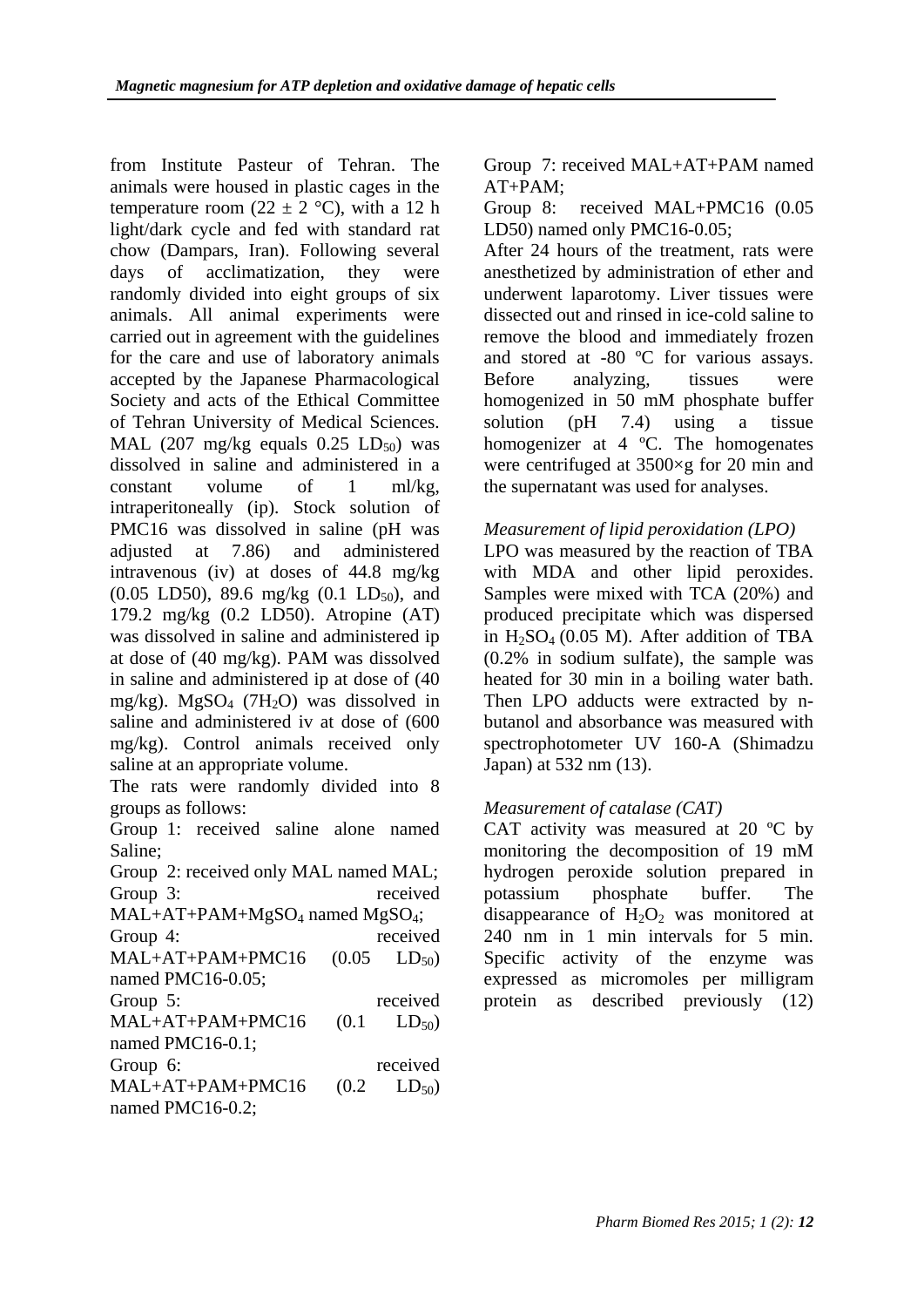*Measurement of glutathione peroxidase (GPx)*

The reaction that GPx catalyzes is: 2GSH +  $H_2O_2 \rightarrow$  GS–SG + 2H<sub>2</sub>O, where GSH represents reduced [monomeric](http://en.wikipedia.org/wiki/Monomer) glutathione, and GS–SG represents glutathione disulfide. Glutathione reductase then reduces the oxidized glutathione to complete the cycle:  $GS-SG + NADPH +$  $H^+ \rightarrow 2$  GSH + NADP<sup>+</sup>. The assay mixture contained of 0.1 M phosphate buffer (pH 7.4), 1 mM GSH, 1 mM EDTA, 0.2 mM NADP (H), 1 mM sodium azide, 0.25 mM  $H_2O_2$  and 1 mg of homogenized tissues. NADP (H) oxidation was evaluated spectrophotometrically at 340 nm.

# *Measurement of superoxide dismutase (SOD)*

According to the kit method, xanthine and xanthine oxidase produce superoxide radicals which react with 2-(4-iodophenyl)- 3-(4-nitrophenol)-5-phenyltetrazolium

chloride (INT) to form a red formazan dye. The SOD activity was calculated by the degree of inhibition of this reaction in homogenized tissues. One unit of SOD causes a 50% inhibition of the rate of reduction of INT under the conditions of the assay. Data were presented as unit/mg protein (12).

# *Measurement of ADP and ATP*

For the evaluation of the ATP/ADP ratio, tissues were sonicated in 250 µL of trichloroacetic acid (TCA) (6%) and centrifuged at 12,000g for 10 min at 4 °C. The supernatant was detached and neutralized with KOH (4 M). The cleaning of samples was done using a solid phase extraction (SPE) cartridge (C18, 22%, 100 mg/1 ml). Detection was achieved by HPLC system (Waters Chromatography Division, Milford, MA, USA) consisted of Waters 510 pump and solvent delivery system, column (SUPELCOSIL™ LC-18T) with guard column holder and Waters 486 ultraviolet–visible detector. The flow rate was 1 ml/min for 20 min and detection was at 254 nm. The levels of ATP and ADP were quantified after creating of standard curve, and the ADP/ATP ratio was calculated (18).

## *Measurement of protein*

Samples were mixed with Bradford regent dye and after 5 min, the absorbance was measured at 595 nm by the spectrophotometer using bovine serum albumin as a standard.

# *Statistical analysis*

All data are expressed as mean ± SEM. Statistical analysis was performed with oneway ANOVA followed by Tukey post hoc test for multiple comparisons.  $P < 0.05$  was considered significant.

## **Results**

#### *ADP/ATP ratio*

The effect of PMC16 on *ADP/ATP ratio*  was investigated by assessing ADP and ATP levels in homogenated tissues of rat liver. MAL significantly increased ADP/ATP ratio in liver tissues as compared with saline group ( $P < 0.05$ ). The ADP/ATP ratios decreased significantly in three doses of PMC16 and MgSO<sup>4</sup> groups as compared with MAL group (Fig. 1).

# *LPO*

LPO level was measured by assessing TBARS level in homogenated of rat liver tissues. TBARS levels were significantly increased in the MAL-exposed group  $(P <$ 0.001) in comparison to saline group in liver tissues (Fig. 2). LPO was significantly decreased in only- PMC16  $(P < 0.05)$ , PMC16-0.05 (P < 0.05), PMC16-0.1  $(P < 0.05)$ , PMC16-0.2  $(P < 0.001)$ , and  $MgSO<sub>4</sub>$  (P < 0.01) in liver tissues when compared to the MAL group.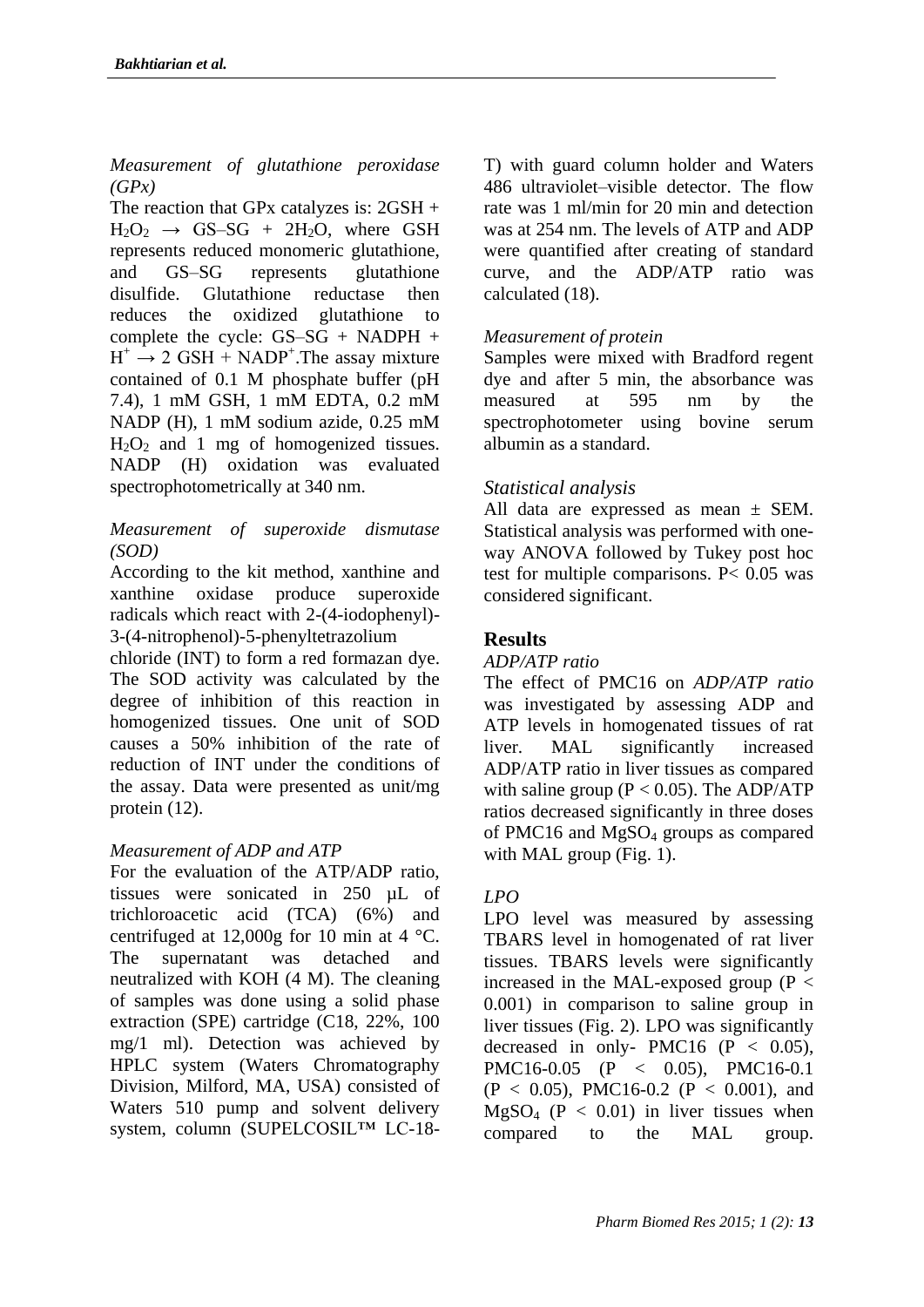

**Figure 1** Effect of therapy on ADP/ATP ratio in liver tissues. Data are mean  $\pm$  SE of 6 animals in each group. Significantly different from saline group at  $P < 0.05$  (a). Significantly different from MAL group at  $P < 0.05$  (b).

#### *CAT*

Fig. 3 represents the effect of doses of PMC16 on CAT activity in liver rat tissues.CAT activity significantly increased  $(P < 0.01)$  in MAL group in comparison to Saline group. A significant decrease in the CAT activity was found in the PMC16-0.1 group  $(P < 0.01)$  in comparison to MAL group.

#### *SOD*

A significant increase in the SOD activity was found in Mal group as compared to saline group  $(P < 0.05)$  (Fig. 4). SOD activity was significantly decreased in PMC16-0.05 (P < 0.01), PMC16-0.1  $(P < 0.05)$ , PMC16-0.2  $(P < 0.001)$  and even in only PMC16 ( $P < 0.05$ ) groups in comparison to MAL group.

#### *GPx*

As shown in Fig. 5, no significant changes were found in GPx activity in different experimental groups.

#### **Discussion**

The results of this study indicate that MAL in acute exposure at a dose of 0.25 LD50 significantly increased liver ADP/ATP ratio and PMC16 in all doses used, surprisingly compensated the need of liver to ATP via increasing of ATP in hepatocytes. In addition, PMC16 reduced significantly MAL-induced LPO.

Previous studies demonstrated that OPs induce hypoxia, bradycardia, and mitochondrial dysfunction followed by depletion of cellular energy and death. This effect of MAL is mediated by inhibition of mitochondrial complexes I to IV and the respiratory chain and damaging cell membrane integrity (3, 19, 20). Nowadays, a membranotropic new magnetic magnesium  $(^{25}Mg^{2+})$  carrying by fullerene nanoparticles with low toxicity has been developed. This nanoparticle, which contains obvious cationite properties, is the iron containing porphyrin monoadduct of a classical buckminster fullerene named 'Porphylleren-MC16' or briefly PMC16. In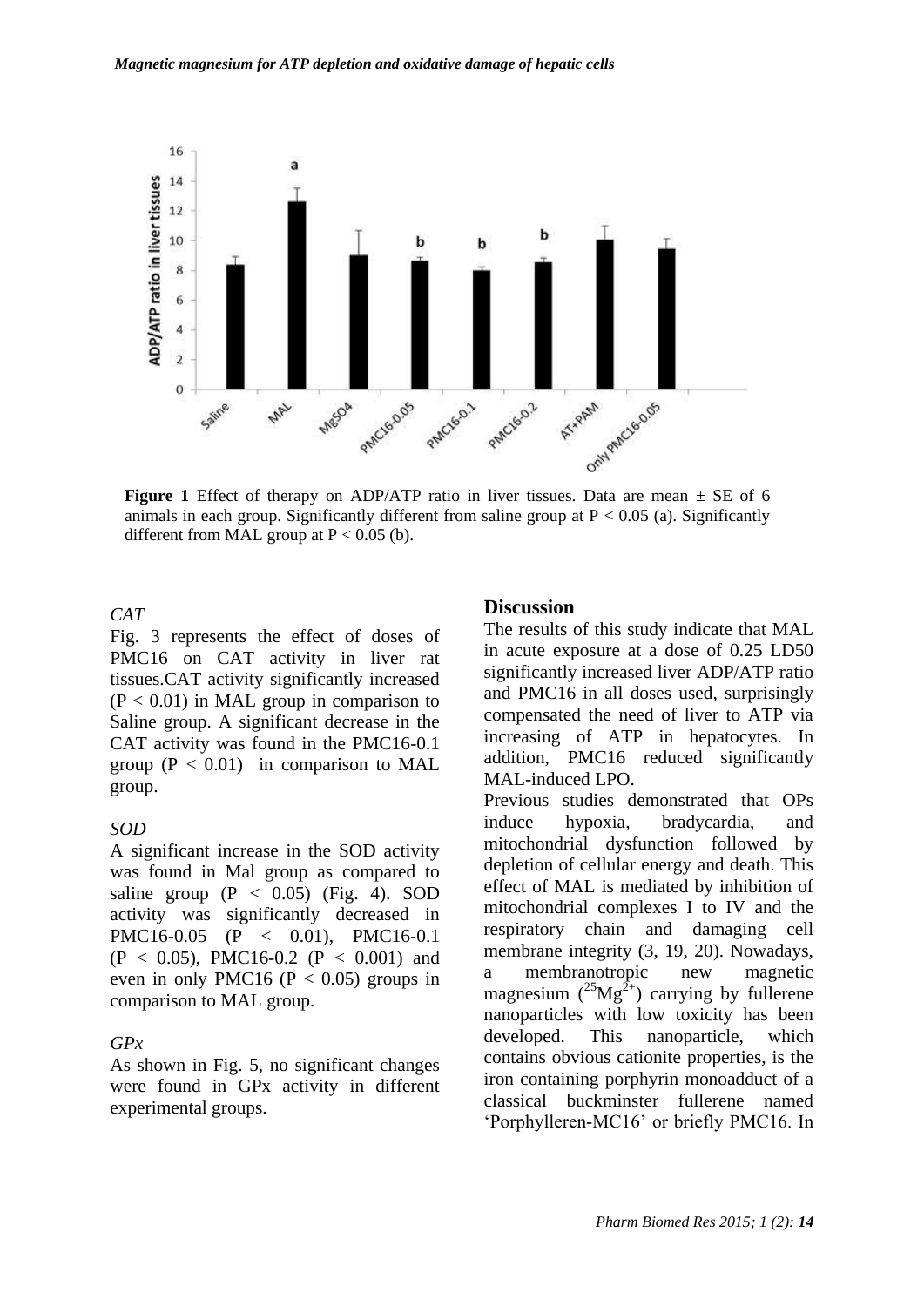

**Figure 2** Changes in lipid peroxidation as thiobarbituric acid reactive substance (TBARS) in liver tissues. Data are mean± SE of 6 animals in each group. Significantly different from Saline group at  $P < 0.001$  (aaa). Significantly different from malathion (MAL) group at  $P < 0.001$  (bbb),  $P < 0.01$  (bb),  $P < 0.05$  (b).



**Figure 3** Changes in Catalase Activity in liver tissues in various groups. Data are mean ± SE of 6 animals in each group. Significantly different from saline group at  $P < 0.05$  (a). Significantly different from malathion (MAL) group at  $P < 0.05$  (b).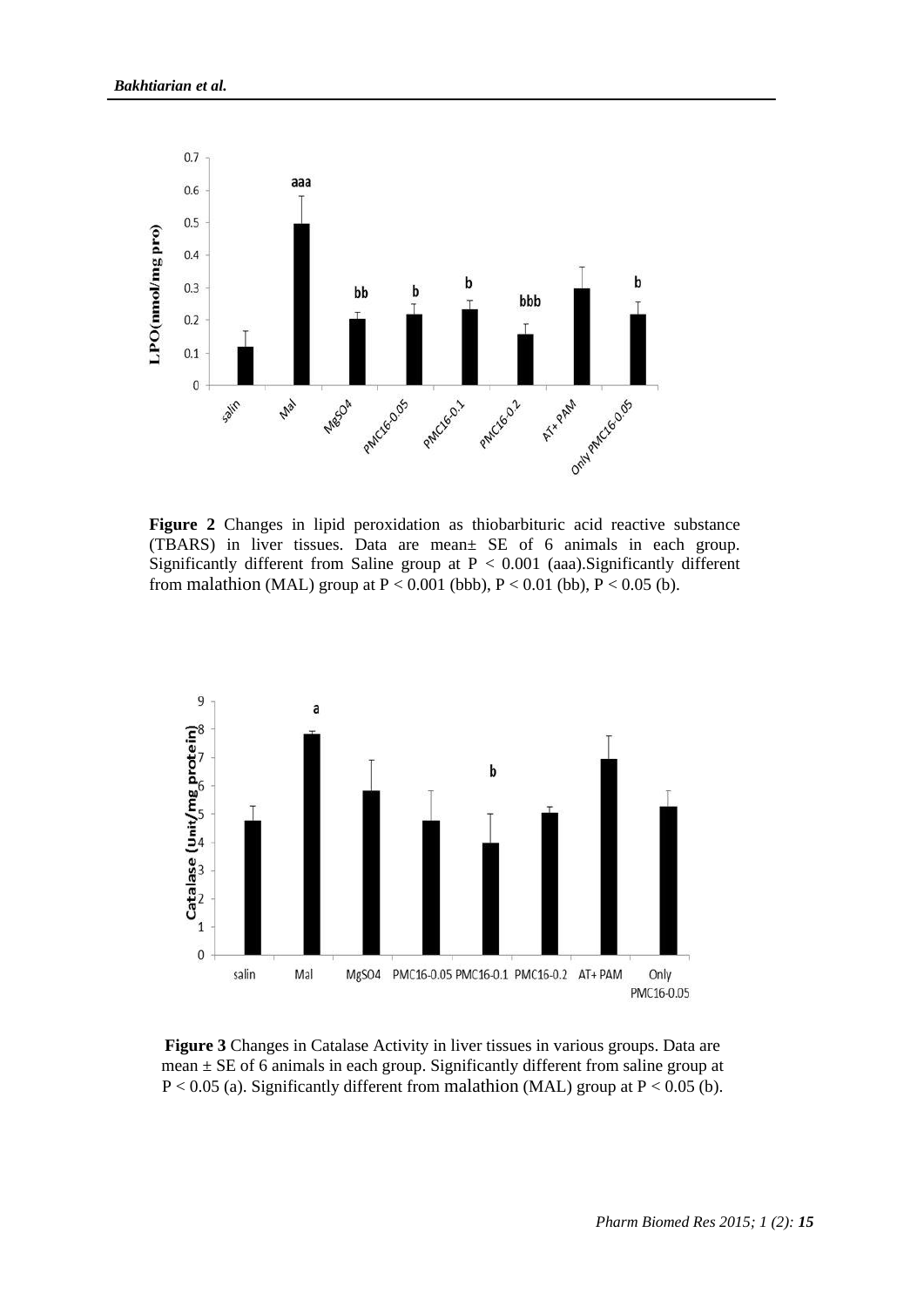

**Figure 4** Changes in SOD activity in liver tissues in various groups. Data are mean  $\pm$  SE of 6 animals in each group. Significantly different from saline group at  $P < 0.05$  (a). Significantly different from MAL group at  $P < 0.001$  (bbb),  $P < 0.01$  (bb)  $P < 0.05$  (b).



**Figure 5** Changes in GPx Activity in liver tissues in various groups. Data are mean  $\pm$  SE of 6 animals in each group.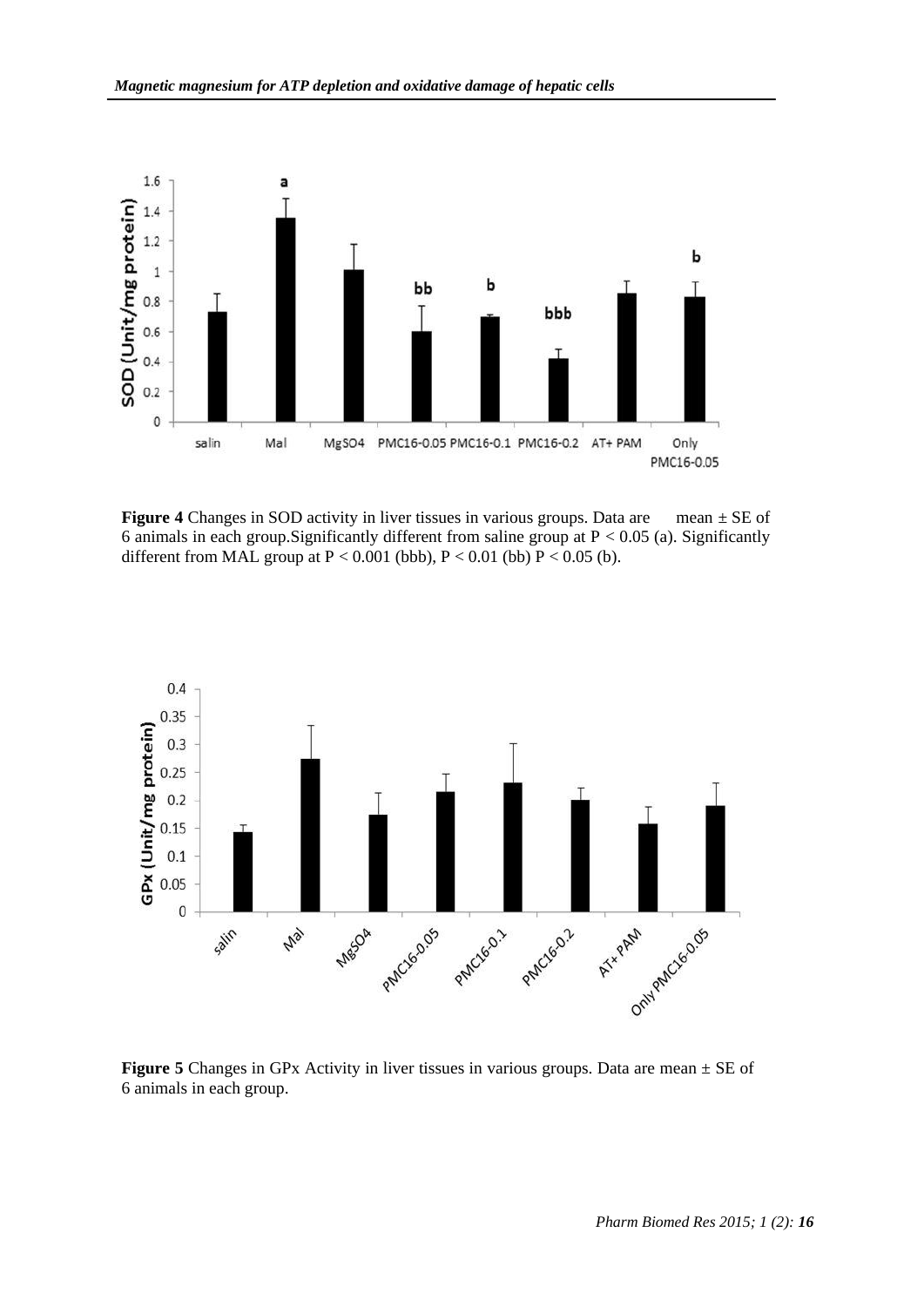acidosis condition these nanoparticles release the magnetic isotopes  $(^{25}Mg)$  and activate both oxidative phosphorylation and substrate pathways and creatine kinase (CK)-directed ADP phosphorylation inside the mitochondrial membranes in the cells (21).

According to previous studies, PMC16 is designed for a targeted delivery to compensate the ATP losses due to hypoxiacaused owing to a known  $^{25}$ Mg-related overactivation of both oxidative and substrate ADP phosphorylation pathways of the mitochondrial . ATP synthesis by  $^{25}Mg^{2+}$ , the only magnetic magnesium isotope, is activated up to 2.5-fold more efficiently as compared to non-magnetic  $24$  $Mg^{2+}$  and <sup>26</sup>  $Mg^{2+}$  isotopes. Therefore, the acidosis-induced cause release of  $^{25}Mg^{2+}$ from the  $(^{25}Mg)$  PMC16 cations towards the cells and tissues suffering from any type of hypoxia in vivo administration (21, 22). Moreover, a high level of synergism manifested between the CK activity, magnesium isotopes content and ATP production rate in mitochondria and tissue acidosis degree by the PMC16 hypoxia treated cases. It should be mentioned that PMC16 does not have more affinity to hepatocytes but in this study PMC16 has increased ATP production in liver cells and prevented the disturbance in the cells by balancing their energy with a negligible amount in treated groups. This study revealed that PMC16 also has a membrane protective and LPO inhibitory effects in liver tissues that confirm our previous studies (20, 23). Demonstrated that OPs induce oxidative stress and ROS generation is one of the important of molecular mechanism of toxicity. Induced oxidative stress by Ops causes mitochondrial energy depletion (ATP depletion), induction of proteolytic enzymes and DNA fragmentation which consequences lead to necrosis or apoptosis. ROS formation can be due to decrease rate of ATP synthesis in the mitochondria (3).

In this research although antioxidant enzymes were increased after MAL administration in MAL group as compared to saline group, PMC16 declined the activity of SOD in all used doses and CAT changed only in PMC16-0.1group. The first thing that comes to mind is the increased antioxidant power of liver reflects an activation of the compensatory mechanism through the effect of MAL on progenitor cells with its extent depending on the magnitude of the oxidative stress and therefore, on the dose of the stressor. Supporting this idea, there is evidence that administration of MAL increases the activities of CAT and SOD in erythrocytes and liver (8). No significant changes of the liver antioxidant enzymes may be due to the acute nature of the present model of the MAL poisoning or can supports this idea that PMC16 has free radical scavenger effects which this mechanism may be rather than an indirect antioxidant enzymes activation. Regarding, better efficacy of some doses of PMC16 than normal magnesium  $(^{24}Mg$  in MgSO<sub>4</sub>) was seen in this study. It is prominent to affirm that the exceptional structure of PMC16 allows it to provide as a nanocationite with capability of releasing magnetic magnesium into hypoxic cells, in that way cause considerable enhancement of the oxidative phosphorylation pathway. Moreover, PMC16 has the porphyrin domain which provides a tissue selective interaction for porphyrin receptors located in mitochondrial membrane (24). In supporting of the present study, Mg has been found valuable in human OPs poisoning management by modulation of oxidative stress condition and reducing of the cellular ROS formation (11). Efficacy of PMC16 compared with other forms of Mg supports this idea that  $25$ Mg plays an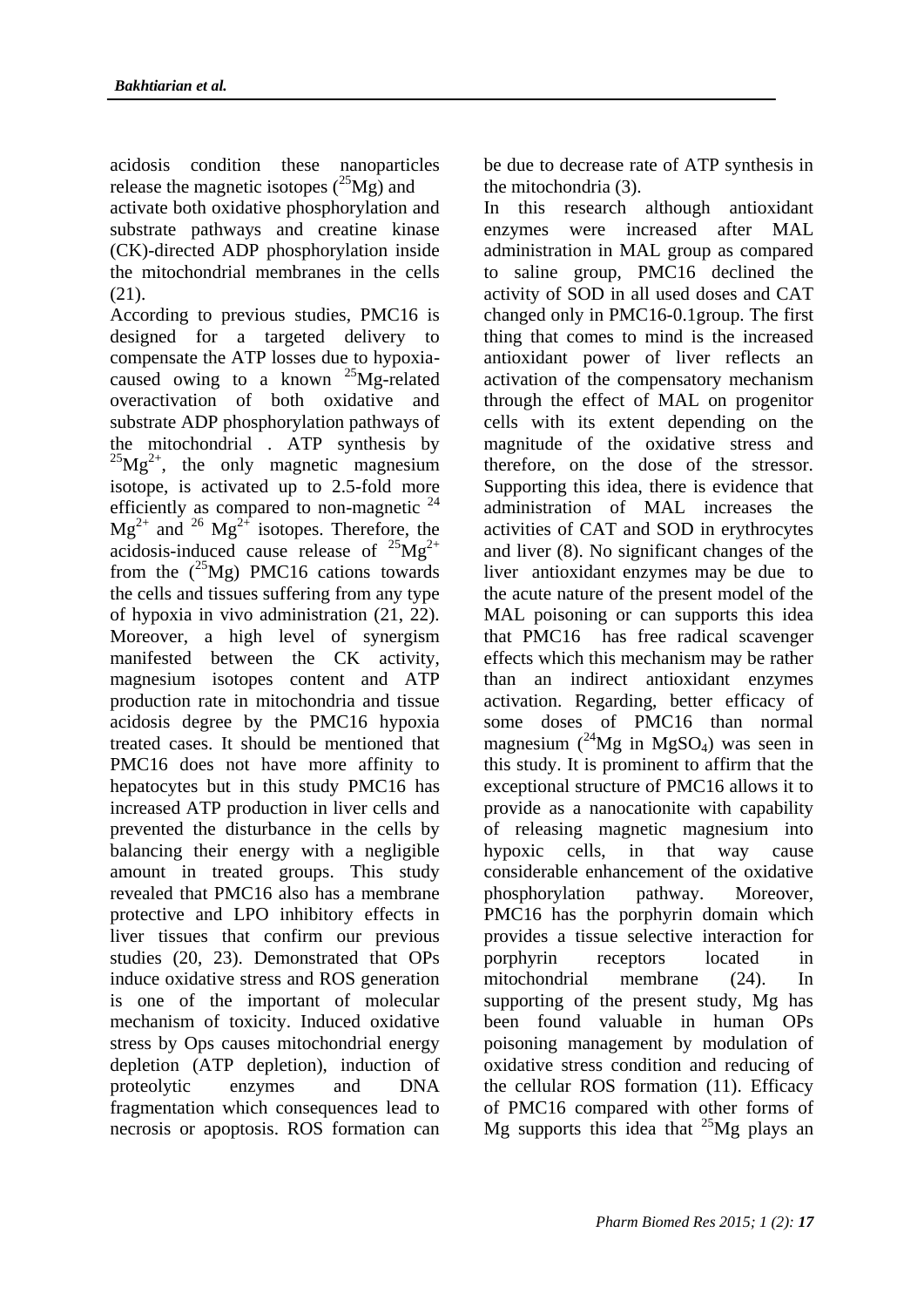essential role in Mg-dependent production of ATP which consistent with the previous findings (14, 15, 23). Therefore, the PMC16 activity is dependent on delivery of  $^{25}$ Mg isotope towards the hypoxia distressing cells and tissues.

Another hypothesis is that PMC16 molecules or its metabolites may react with MAL molecule and neutralize its electrophilic sites. Although in our previous studies we have stated that antioxidant activity was decreased, and oxidant markers were increased in malathion toxicity, the studies on the relationship between oxidant and antioxidant status and the liver damage in acute MAL poisoning are limited (6, 7, 23).

In conclusion, it is noteworthy that PMC16 is able to decrease OP-induced liver toxicity by prevention of ROS formation and elevation of ATP content in hepatic cells.

### **References**

- 1. Abdollahi M, Karami-Mohajeri S. A comprehensive review on experimental and clinical findings in intermediate syndrome caused by organophosphate poisoning. Toxicol Appl Pharm 2012;258:309-14.
- 2. Karami-Mohajeri, S. Abdollahi, M. Mitochondrial dysfunction and organophosphorus compounds. Toxicol Appl Pharm 2013;270:39-44.
- 3. Bagchi D, Bagchi M, Hassoun E, Stohs S. In vitro and in vivo generation of reactive oxygen species, DNA damage and lactate dehydrogenase leakage by selected pesticides. Toxicol 1995;104:129-40.
- 4. Chan JY, Chan SH, Dai K, Cheng HL, Chou JL, Chang AY. Cholinergic receptor-independent dysfunction of mitochondrial respiratory chain enzymes, reduced mitochondrial transmembrane potential and ATP depletion underlie necrotic cell death induced by the organophosphate poison mevinphos. organophosphate Neuropharmacology 2006;51:1109-19.
- 5. Banerjee B, Seth V, Bhattacharya A, Pasha S, Chakraborty A. Biochemical effects of some pesticides on lipid peroxidation and free-radical scavengers. Toxicology lett 1999;107:33-47.
- 6. Abdollahi M, Mostafalou S, Pournourmohammadi S, Shadnia S. Oxidative stress and cholinesterase inhibition in saliva and plasma of rats following subchronic exposure to malathion. Comparative Biochemistry and Physiology Part C. Toxicol Pharm  $2004:137:29-34$
- 7. Abdollahi M, Ranjbar A, Shadnia S, Nikfar S, Rezaie A. Pesticides and oxidative stress: a review. Med Sci Monitor 2004;10:141-7

### **Acknowledgements**

The authors thank Dr Dmitry A. Kuznetsov from the Department of Medicinal Nanobiotechnoloies of N.I. Pirogoff Russian State Medical University for reading the paper and giving comments. The authors also thank Shokoufeh Hassani, Hoda Shafiee, Asieh Hosseini, Maryam Baeeri and Marjan Shariatpanahi for excellent technical support.

## **Funding**

This work was supported in part by grant (#10386) from Tehran University of Medical Sciences.

#### **Conflict of interest**

 The authors declare that they have no competing interests.

- 8. Akhgari M, Abdollahi M, Kebryaeezadeh A, Hosseini R, Sabzevari O. Biochemical evidence for free radicalinduced lipid peroxidation as a mechanism for subchronic toxicity of malathion in blood and liver of rats. Hum Exp Toxicol 2003;22:205-11.
- 9. Orchard CH, Kentish JC. Effects of changes of pH on the contractile function of cardiac muscle. Am J Physiol 1990;258:967-81.
- 10. Sutcu R, Altuntas I, Yildirim B, Karahan N, Demirin H, Delibas N. The effects of subchronic methidathion toxicity on rat liver: role of antioxidant vitamins C and E. Cell Biol Toxicol 2006;22:221-7.
- 11. Pajoumand A, Shadnia S, Rezaie A, Abdi M, Abdollahi M. Benefits of magnesium sulfate in the management of acute human poisoning by organophosphorus insecticides. Hum Exp Toxicol 2004;23:565-9.
- 12. Shafiee H, Mohammadi H, Rezayat SM, Hosseini A, Baeeri M, Hassani S, et al. Prevention of malathioninduced depletion of cardiac cells mitochondrial energy and free radical damage by a magnetic magnesium-carrying nanoparticle. Toxicol Mech Meth 2010;20:538-43.
- 13. Mohammadi H, Karimi G, Rezayat SM, Reza A, Shafiee H, Nikfar S, et al. Benefit of nanocarrier of magnetic magnesium in rat malathion-induced toxicity and cardiac failure using non-invasive monitoring of electrocardiogram and blood pressure. Toxicol Ind Health 2011;27:417-29.
- 14. Buchachenko A, Kouznetsov D, Arkhangelsky S, Orlova M, Markarian A. Spin biochemistry: Magnetic 24Mg-25Mg-26Mg isotope effect in mitochondrial ADP phosphorylation. Cell Biochem Biophys 2005;43:243-51.